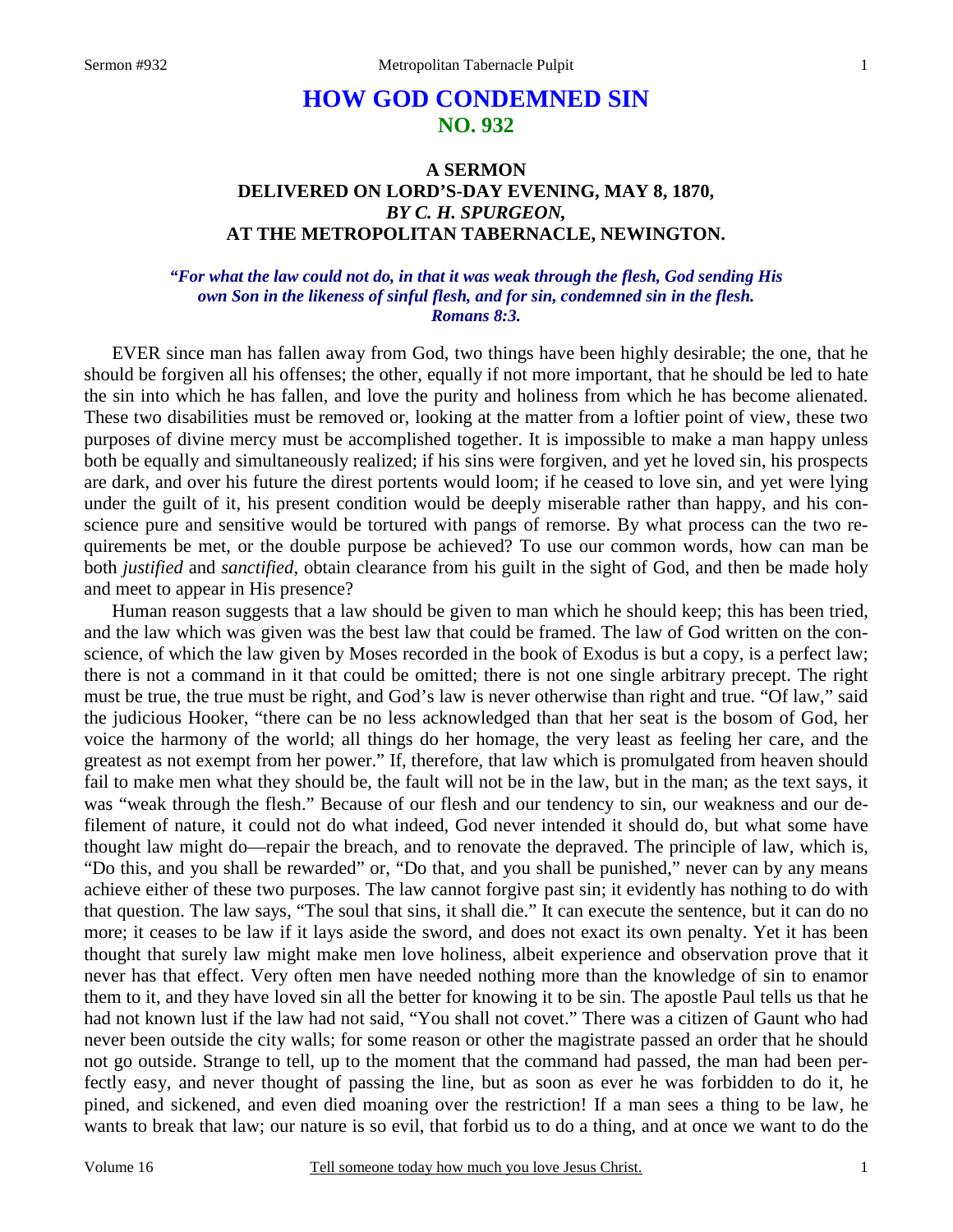thing that is forbidden, and in many minds the principle of law, instead of *leading* to purity has even offered opportunities for *greater impurity.* Beside, although you may point out the way of uprightness to a man, and tell him what is right, and what is wrong with all the wisdom and force of counsel and caution, unless you can give him a *heart* to choose the right, and a heart to love the true, you have not done much for him. This is just the province of law. It can write out its precepts on the bronze tablets, and it can brandish its fiery sword and say, "Do this, or else be punished," but man, carnal man, only wraps himself the more closely in his self-conceit, and perseveres the more doggedly in his obstinate rebellion! He defies God, defers to his own reprobate mind, and goes on in sin, and waxes worse and worse, knowing the judgment threatened, yet committing the transgressions prohibited. And he takes pleasure in those who do such things as his companions; because of the malignity, as well as the infirmity of our flesh, the mere principle of law will never do anything to purify or ennoble our moral nature. It has been tried by eminent teachers, and social reformers. Dr. Chalmers tells us that in his early ministry he used to preach morality, and nothing but morality till, he said, he had hardly a sober or an honest man left in the parish! The preaching of morality seemed to lead to immorality; something more is needed than merely to din into men's ears what they ought to be, and what they ought to do; something is needed more effectually to renovate the heart, and move the springs of action. The water is nothing, and if you make it flow it is bitter; you need an ingredient to be cast into it that will heal its poison springs, and make them sweet and clear.

Now, in the text, we are told how God interposed to do by His grace what His law could not do. I will read it to you again—"For what the law could not do, in that it was weak through the flesh, God sending His own Son in the likeness of sinful flesh, and for sin, condemned sin in the flesh." There are here, then, two things; first, *what God did;* He sent His own Son in the likeness of sinful flesh for sin; and then, *what was the immediate result of this—*He condemned sin in the flesh. After expounding these matters, I will try, in the third place, to show you *how this bears upon the two desirable things I speak of,* namely, the forgiving of the offender, and the making the offender yearn after holiness and purity.

**I.** First, and very briefly, let me tell you WHAT, ACCORDING TO THE TEXT, GOD DID—He sent His Son.

We believe in one God, but though we understand not the mystery of the divine Existence, we accept the propositions declared in Scripture, clearly apprehending the obvious sense of the terms employed, and heartily assenting to the truth of the facts revealed. Thus we believe that the Father is God, and the Son is God, and the Holy Spirit is God, and we worship these Three as the one God—the triune God of Israel. The second person of that blessed unity in Trinity was sent by the Father to this earth; He is God the Father's Son, "the Only-Begotten of the Father"; what that means we do not attempt to define: of the matter of fact, we feel no doubt; of the manner thereof we can offer no explanation. We suppose that the relationship implied in the words "Father" and "Son" is the nearest description that the divine mind can present to our feeble intelligence of that ineffable fellowship, but we do not assume therefore that it explains to us anything, or was *intended* to explain anything as the basis of an argument or of a theory concerning the profound doctrine itself. It is a great mystery. Indeed, were there no mystery in God, He were no God to us, for how then should we fear Him with the reverence due unto His name? The fact of there being mysteries should never stagger us, poor worms of a day, when we have to think or speak of the infinitely glorious Jehovah. So, it came to pass that in the fullness of time God sent His Son. He is called in the text, "His own Son," to distinguish Him from us who are only His sons by creation or His sons by regeneration and adoption. He sent His own Son, and He sent Him in the flesh; Jesus Christ, the Son of God, was born into this world; He took upon Himself our manhood. The word was made flesh, and dwelt among us, and the apostles declare that they beheld His glory, the glory as of the Only-Begotten of the Father, full of grace and truth. The text uses very important words; it says that God sent His Son "in the likeness of sinful flesh," not in the likeness of flesh, for that would not be true, but in the same likeness as our *sinful* flesh! He was to all intents and purposes like ourselves, tempted in all points like as we are, though without sin; He was with all our sinless infirmities, with all our tendencies to suf-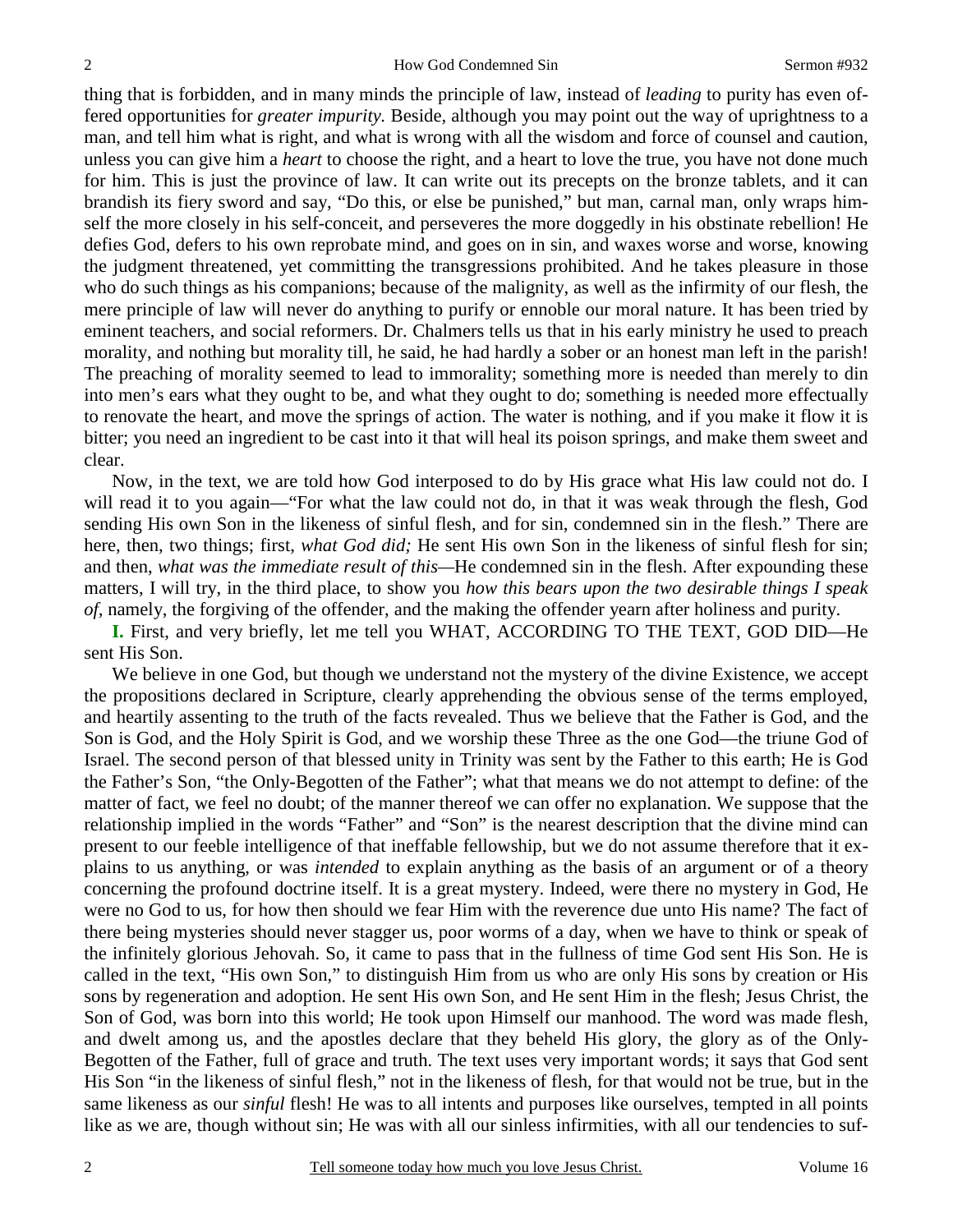He was perfectly man. He was like we, and God sent Him in the likeness of sinful flesh. Though it is 1800 years ago and more, the Christmas bells seem to ring on; the joy of His coming is still in our hearts. He lived here His 32 or 33 years, but He was sent, the text tells us, for a reason which caused Him to die; He was sent for sin. This may mean that He was sent to do battle with sin, or that He was sent because sin was in the world or, best of all, He was sent to be a sin-offering; He was sent that He might be the substitute for sinners. God's great plan was this, that inasmuch as His justice could not overlook sin, and sin must be punished, Jesus Christ should come and take the sin of His people upon Himself, and upon the accursed tree, the cross of ignominious note, should suffer what was due on our behalf, and that through His sufferings the infinite love of God should stream forth without any contravention of His infinite justice. This is what God did; He sent His Son to Bethlehem; He sent His Son to Calvary; He sent his Son down to the grave, and He has now recalled Him unto the excellent glory where He sits at the right hand of God.

**II.** Do you ask now, secondly, WHAT WAS THE IMMEDIATE RESULT OF THIS?

Why, brothers and sisters, the immediate result was that God condemned sin! Let me show you how He did it. God—I must use language which is for us, not for Him—must out of necessity, if He would save men and yet not violate His justice, *to send his Son, condemned sin,* for it said, "This sin is such an evil, such a plague, such a curse, that it cannot be stamped out of the world unless God Himself comes down among the sons of men." His usual presence among men in the power that sustains Nature, it seemed, was not enough to put out sin. So venomous was the serpent that there must be born a Seed of the woman that should bruise that serpent's head. This world of ours was such an Augean stable, that omnipotence must come down and turn the sluices of divine perfection right through the hideous heap, or else washed it never could be! Therefore down from the highest glory the Savior came that He might achieve a task which the law could not do in that it was weak through the flesh, but which He in the likeness of sinful flesh undertook to accomplish.

Moreover*, the life of our Lord Jesus Christ* on earth *condemned sin.* You can often condemn an evil best by putting side by side with it the palpable contrast, the purity to which it is so thoroughly alien, so totally opposite. So blameless was the conduct of this most blessed Man of Nazareth throughout His entire career, that even those who accept not His Deity do homage to His integrity. We have had in our own day, and in our midst, we grieve to say, some who have blasphemed our faith with bitterest words; but even *they* have paused as if they stood abashed when they came to survey the character of Him whose divinity and mission they refused to acknowledge; they have seen about His life a something that they saw nowhere else, and if they have not adored, they have admired. There was a condemnation of sin in His very look. The Pharisees felt it; they could not meet or encounter Him without discovering and exposing what hypocrites they were. All sorts of men felt it; they could not fail to see through the purity of His life what crooked, ugly, deformed lives their own were in comparison with His; and thus the very existence of Christ, and the example of Christ, condemned sin. But what shall we, who are His disciples, say to that assemblage of divine grace found only in Him, each sparkling with peerless luster, and all blending with such exquisite gracefulness that we are at once moved with awe, and touched with love as we contemplate Him? Such Majesty, yet such meekness in His manner; such solemnity, yet such tenderness in His speech; so impartial in judgment, yet so forgiving in temper; so full of zeal, yet so equally full of patience; so keen to detect malice, yet so slow to resent it; such a wise Mentor in the inner circle of His followers, yet such a gentle sympathizing friend. Say, my brothers and sisters, I think some of us never commit a trespass or betray an infirmity, but we say, and say it to ourselves, Would Christ have done this? And the remembrance of His holy, harmless life condemns sin in our conscience!

God condemned sin still further *by allowing it to condemn itself.* The scoff has always been on this wise, "Oh, sin, sin! Well, it is a mere trifle," and the most of men refuse to admit that their particular transgressions are at all heinous. "No, we never killed anybody; we never committed adultery; we are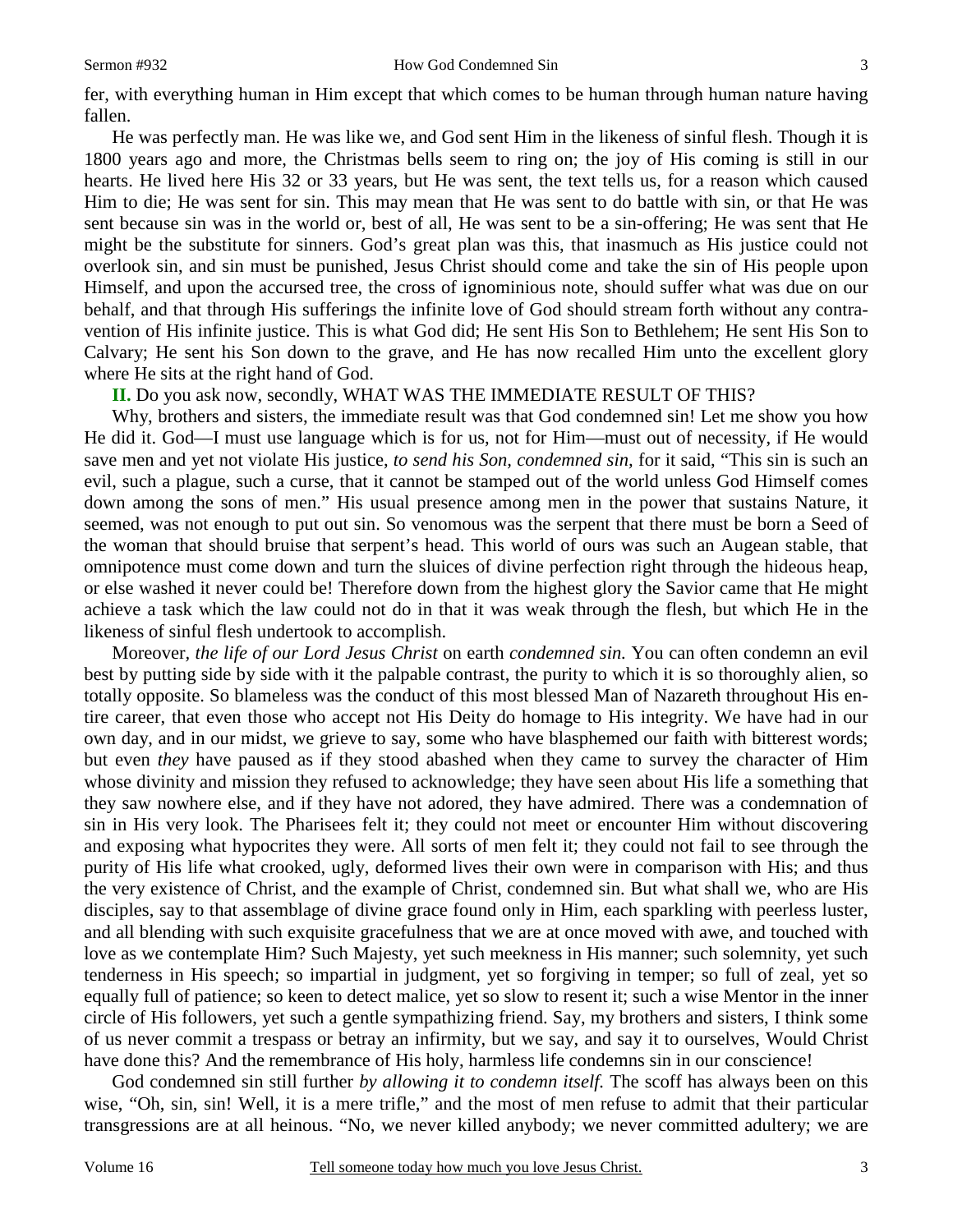not thieves—ours are only sins of a *common* sort! There can be no harm in us." But see now, God seemed to say, "I will let sin do what it can; I will let sin ripen in this world; I will let it grow to its perfection, and men shall see from now on what sin is from that sample." "What am I aiming at," do you ask? Why, there came into this world a man perfectly innocent, harmless, gentle, meek, loving, and tender; all His words were love; all His actions were kindness; He raised the dead, He healed the sick, He spoke nothing but peace and goodwill towards men. And what did sin do? Sin said, "Away with such a Fellow from the earth! It is not fit that He should live!" Sin murdered the perfect man, as it would lay violent hands on all who interfere with its evil maxims and base habits; it would utterly destroy all goodness if it could; it convicted itself! Ferocious as a wild beast, it is always to be feared and hated, for it never can be tamed or trusted. That Man came into this world on an errand, and that errand was one of unselfish mercy and pure affection. He need not have come; He had nothing to gain by it; He never did gain anything while here. They would have made Him a king, but He would not be a king; His was all impartial kindness, benevolence to His bitterest foes. When they nailed His hands to the wood, they could get nothing vindictive from His lips; He said, "Father, forgive them, for they know not what they do"; He came to save His enemies. Now surely sin will not touch such a blessed being as this! Surely sin will say, "I hate His holiness, but I reverence His philanthropy"! Not so, sin shouted, "Crucify Him! Crucify Him!" Sin made a jest of His prayers, and mocked His tears. As we hold and believe, *this Man was no other than God, God's Son.* You know how the willfulness and atrocity of this sin against Christ is represented to us in the parable of a certain man that had let out his vineyard unto workers. He sent unto them his servant that at the time of the crops they should pay a portion of the produce, but they treated him despitefully, and when he sent another they beat him, and stoned another. At last he said, "I will send my son; they will surely reverence my son." But they said, "This is the heir; let us kill him, and the inheritance shall be ours." And so with this very God, they seemed to say, "Let us kill Him." And though they could not give a death blow to His deity, they showed that they would if they could, and red-handed sin stands out before the world this day as a deicide. It would wreak its vengeance on Him who inhabits eternity if it could, and hurl destruction at the lawgiver, to secure a triumph for its own lawlessness! The fool has said in his heart, "There is no God," and the great aim of human nature is to get rid of God in fact as well as in faith. This it attempts to do, either by discoursing of Him in an abstraction, or by setting up blocks of wood and stone in simple credulity, as a correct representation of His person or His attributes to its purpose. Had it means to accomplish its menace; it would cast down the throne of the Most High, and assail Jehovah Himself in the heaven of His dwelling! Oh, you abominable thing, sin! You stand convicted! God shall smite you, you accursed thing! You have condemned yourself by your own act and deed, even where your craftiness has been foiled, and your desperate prowess has issued in defeat.

Thus, brothers and sisters, I have shown you that Christ's coming condemned sin, Christ's life condemned it, and by putting Christ to death, sin condemned itself. But here comes the peculiar doctrine of our faith. God condemned sin *by bruising Christ,* by allowing Him to be put to death, by deserting Him in the hour of nature's extremity, by permitting His soul to undergo an agony beyond all conception. Sirs, our sin, your sin, my sin, the sin of as many as do believe or ever shall believe in Jesus, was laid on Him, "who His own self bore our sins in His own body on the tree." He was the Father's Best-Beloved. He had never offended, and the Father loved Him. Will He not spare Him? Will He not spare Him? Infinite love loved us, and infinite love loved Christ, but infinite love said, "I cannot pass by sin without punishment; what justice demands, must be done." And it was love that made the Father pour forth the vials of His wrath upon the head of the Only-Begotten Son, till in the garden He sweat, as it were, great drops of blood falling down to the ground! Oh, there was an inner sweat, of which those outward drops were but the faint types! His soul was exceedingly sorrowful even unto death, and then on the cross He died. I have often painted you that scene, but for the present I forbear. His inward sufferings, His soulsufferings, were the soul of His sufferings—

## *"'Twas thus the Lord of life appeared,*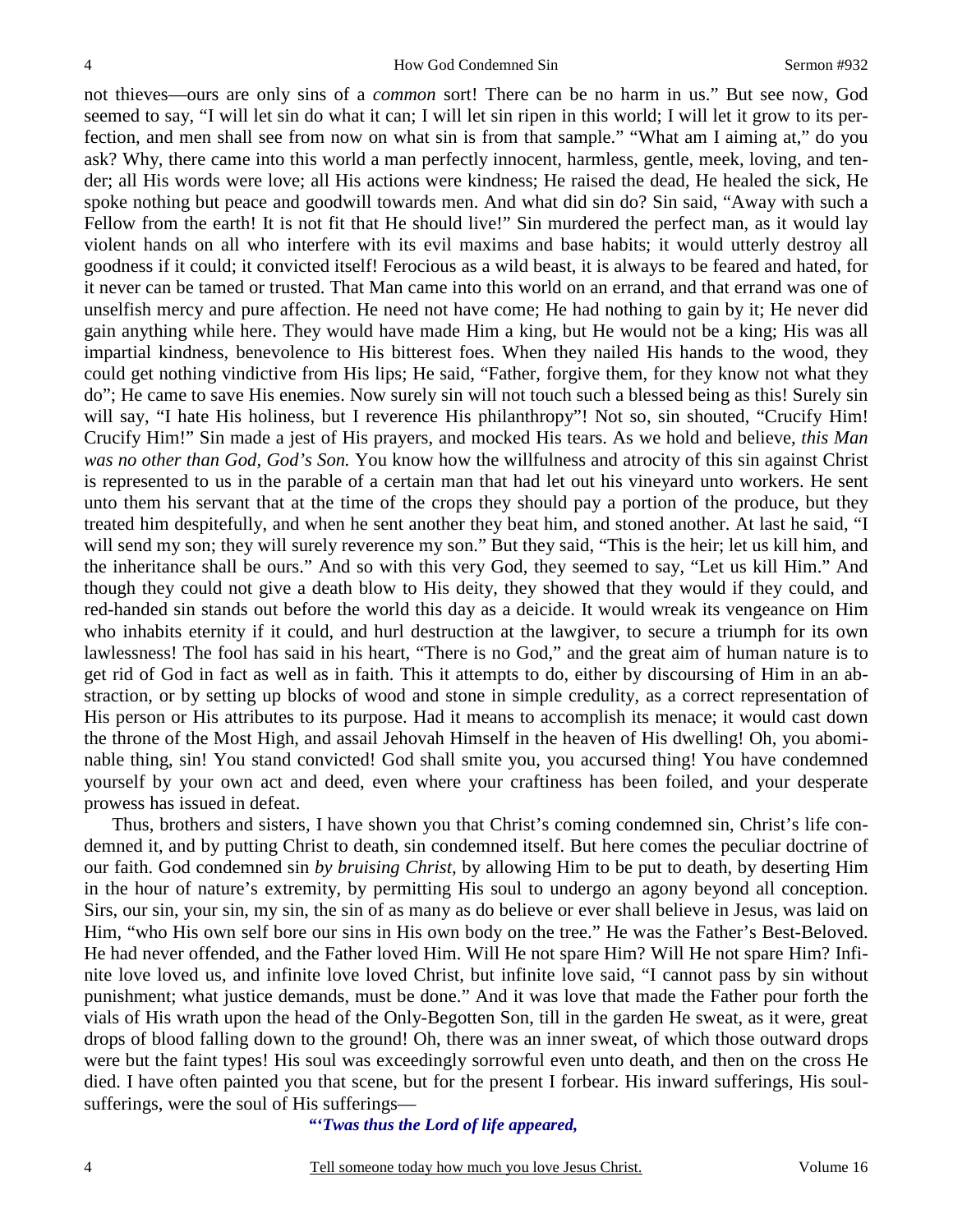#### Sermon #932 **How God Condemned Sin**

### *And sighed, and groaned, and prayed, and feared. Bore all incarnate God could bear, With strength enough, and none to spare."*

Then and there He made expiation for man's guilt. What a condemnation that was of sin! I think it were as though the righteous Judge of all the earth had said, "I cannot allow sin, I cannot pass by sin, even if it lies on the innocent one; I must smite even My own Son if sin is imputed to Him; I cannot and will not clear the guilty; I am the Judge of all the earth; if My Son should be spared, or My law should be put on one side, the thousands of worlds I govern might well be in high revolt against Me." Poised was the cause in the impartial scales of justice, and on His Son He visited our transgressions! Into His hands the cup of His wrath was given; against Him the sword of vengeance was unsheathed; on Him the uttermost penalty was exacted; that we for whom He stood as surety might be clear by His dying, justified by His rising from the dead, and from then on accepted in the Beloved!

Now I know it will be said, "But why did not God exercise the sovereign prerogative of mercy, and at once forgive sin? Why did He not by His own absolute fiat condone the offense, and pardon the offenders?" I reply, how then could God have condemned sin? If sin is only such a simple misdemeanor as an arbitrary act of God can forgive, then its evil were not infinite in depravity, the prolific parent of crimes and numberless curses. But if there must be atonement for it, atonement as wonderful as that which I have tried to preach to you, then sin descried in the light of that altar-fire where it was propitiated, appears worse than felonious, worse than any word I can use, more hideous than any ghastly form I can depict! Its summary condemnation alone could vindicate the unimpeachable holiness of the Judge. Someone else may say, "But if the righteous law is really so spiritual, and carnal man so weak, why not alter the law and adapt it to the need?" I reply again, because such a procedure would not condemn the sin; on the contrary, it would condemn the *law;* it would be an admission that the law originally was too severe; it would be making an apology for sinners, and encourage them to sin greedily with both hands. To relax the prescript, and forego the punishment, were to trifle with sin and make the law to be a contemptible thing. The criminal will ask to have it altered more, and lowered to suit his basest passions. But would not a part-punishment have sufficed, and then let the rest be excused? I answer, No! That, too, would have condemned the law for having asked a greater punishment than was absolutely necessary. Whatever was laid down as being the necessary punishment of sin must be enforced, or else God changes, the statute is set aside, and the law breaks down altogether! The only way to condemn sin to the full is this—let the sin be punished, and if there is one found who, without a breach of justice, may be permitted to suffer in the place of another, let him so suffer. But let care be taken that it is no sham, but a reality; that sin, from the dignity of the sufferer, from the amount of the suffering, from the completeness of the atonement, is effectually and thoroughly condemned.

Thus far have I led you: God has sent His Son into the world, and has thus condemned sin by His Son's life and death.

**III.** Now, thirdly, I come to the main business of this evening, which is TO SHOW YOU HOW THIS DOES WHAT THE LAW COULD NOT DO.

There were two desirable things, you will remember that I started with. The first was that the offender should be pardoned. You can clearly see how that is done. If Jesus suffered in my place, from now on it becomes not only mercy that absolves me, but justice that seals my acquittal—

> *"Since Christ has my discharge procured, And freely, in my place, endured The whole of wrath divine; Payment God cannot twice demand, First at my bleeding Surety's hand, And then again at mine."*

If Jesus paid the debt, it is paid, and I am clear. There is, therefore, now no condemnation to them who are in Christ Jesus. Your only question, dear hearers, is—do you have a part in the sufferings of Christ? Was He a substitute for you? According to this grand old Book, on which we fix our trust as an infallible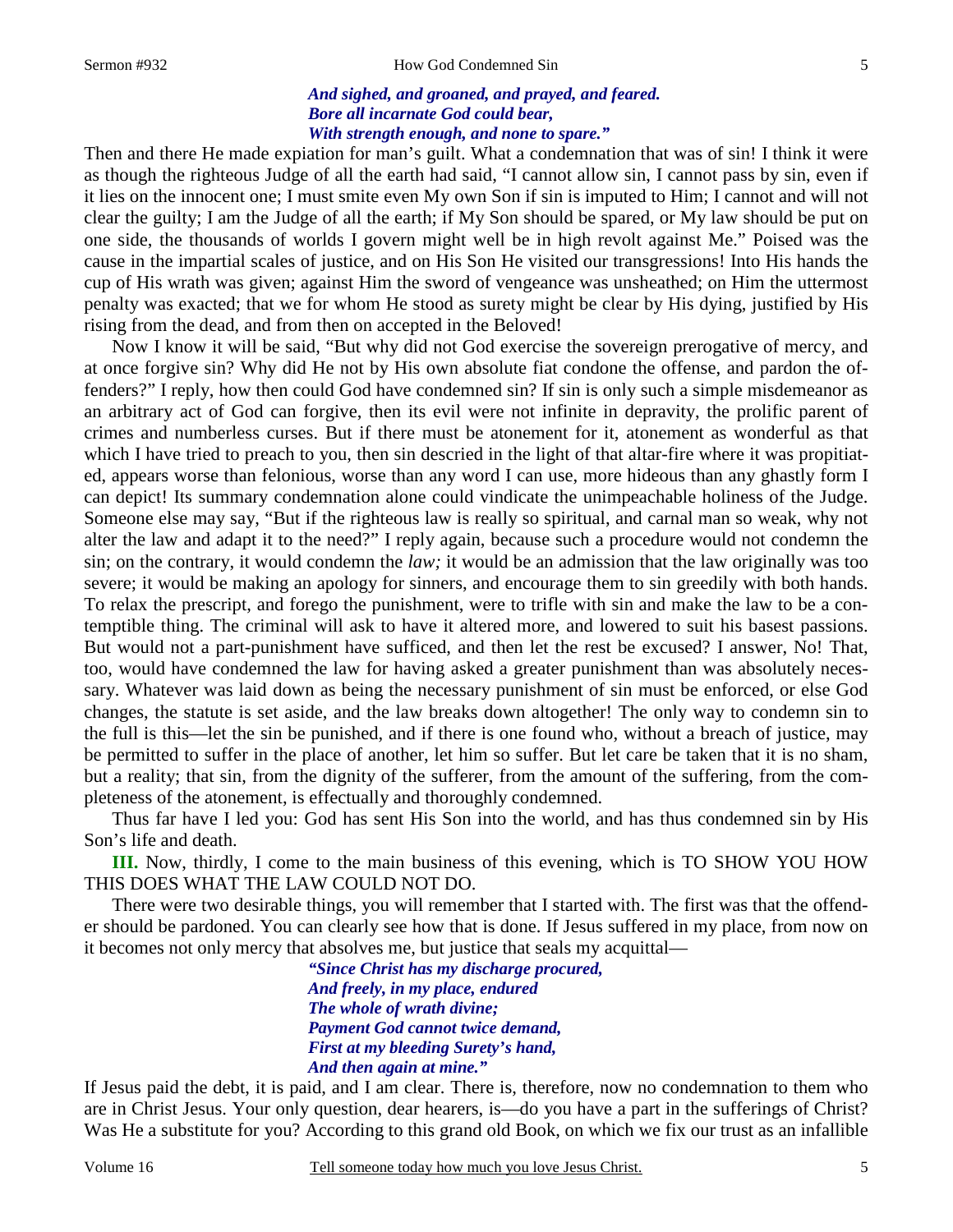guide in this matter, Jesus died for every soul that trusts Him. So is it written—"He who believes, and is baptized, shall be saved." Have you these personal evidences? Do you without question trust Him? Then you are forgiven. You are this night absolved. You may rejoice in God through our Lord Jesus Christ, by whom you have now received the atonement. Your sins, past, present, and to come, are all blotted out—

## *"Here's pardon for transgressions past, It matters not how black their cast And, O my soul, with wonder view, For sins to come here's pardon too."*

The red mark is drawn across the bill, it is discharged! The load of obligation is gone, from its burden you are released. The sin of the believer has ceased to be. Christ has been punished in his place. Is not that simple enough for all of you to understand, and scriptural enough for all of you to receive?

But how comes the second necessity to be supplied? How does this tend from now on to make such a man pure in heart, and produce in his very soul an aversion, and a total abhorrence of sin? This is not difficult to apprehend if you will give it a little quiet consideration. When the Holy Spirit comes with power into a man's heart, and renews his nature (oh, matchless miracle!)—a miracle that has been worked many times in this house; at that moment the unhallowed and the impure are made chaste, the dishonest are made honest, and the ungodly are made to love God—"for if any man is in Christ he is a new creature." Such motives as the following now begin to influence his mind: The man says, "Did God, instead of forgiving my sin without a penalty, make the anointed Substitute smart for it? Then I reverence the lawgiver, the mighty lawgiver who would not, even though He is love itself, allow His law to be broken. I reverence that dreadful Judge of all the earth, who, though I am His child, yet since I had offended, would not spare me for my sin, but executed the penalty that was due to me upon Himself. Himself! For Christ His Son is one with Him, and dear to His Father's soul. Why, more than that, it makes me feel an intense love to Him. What? Was He so just, and yet was He so determined to save me, that He would not spare His only Son, but freely gave Him up to die? O blessed God, I tremble at Your justice, which yet I come to admire! But oh, Your love—what shall I say of it? It wins my love; I must love You, my God, the just and yet the gracious One. I must love You!"

Then there comes into the heart *an enmity against the sin which caused the suffering of Christ.*  "What?" says the heart, "Did sin make my Redeemer, who gave Himself for me, suffer? Then, away with it! It must be a foul, vile thing, to put such a blessed One as He to death. I will not tolerate it!" It makes the soul cry, "Revenge" against itself—a blessed vengeance it decrees against all sin. "Bring out the gallows, and let sin be hanged; the dearest idols I have known, bring out the hammer and the axe, and let it be broken in pieces! The choicest transgression I have ever nurtured in my bosom, I see what a viper it is, and I shake it into the fire! Away with it! If it grieves my Christ, and makes Him bleed, my own beloved Savior—away with it, away with it!"

And let me tell you, there is another matter that comes in and supplies the basis for holiness, such a basis as cannot be found anywhere else! The man says, "Now I am pardoned through the love of Jesus Christ, and the shedding of His precious blood; I have God for my Father, and He is my friend; there is no one to part me from Him; my sin was laid on another, it has been expiated, and it is gone—I am saved, I am forgiven." The man is happy; the man is cheerful; the man is joyful, and what springs up? "Now," he says, "there is that glorious Christ of God who has worked this for me, and I see Him with the eyes of faith. I see Him in heaven, and I am His man—body, soul, and spirit. I am not my own; He has bought me with His blood; I lay myself at His feet; what He bids me do I will do; what He asks of me I will give; what He forbids me, it shall be my joy never to touch." Here breaks forth in the soul an enthusiastic love to the person of Jesus Christ, which, as it burns and glows like a refining fire, becomes a great motive-power to the spirit to pursue holiness in the power of God. When do the soldiers fight best, sirs? When you have read their rules to them as to how they might keep place, and how they must load their guns, and fire in due order? No! Law does not inflame the soldier with martial ardor, though it is good in its place. But just when the battle lingers—take an instance from our own history—just when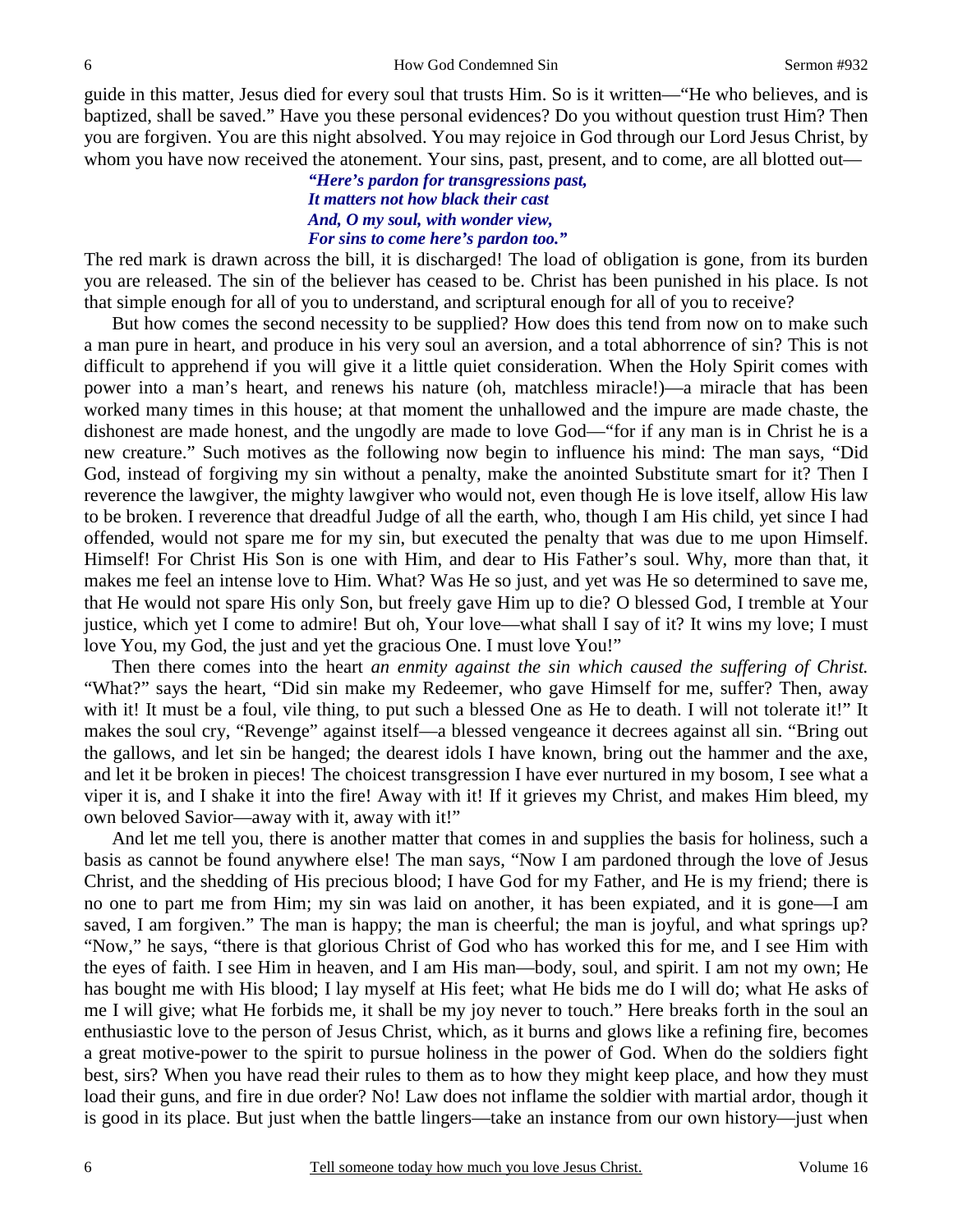#### Sermon #932 How God Condemned Sin

the battle was about to turn with the Ironsides, and the Cavaliers were coming on with one of Rupert's hot charges, ready to break the line, and the brave old Ironsides were half inclined to turn, up came the general old Noll, riding on his horse, and they passed the word along, "It is he, boys! Here he comes!" And every man grew into a giant at once! They stood like iron columns, like walls of granite, and the Cavaliers as they came on broke like waves against rocks, and dashed away, and were heard of no more! It was the presence of the man that fired each soldier. And so it is now with us. We believe in Jesus Christ; we know that He is with His church; He was dead, but He rose again; He has gone to heaven, but His Spirit is with us—King of kings and Lord of lords is He. If He seems to sleep in the midst of our ship, yet He sleeps with His hands on the helm, and He will steer the vessel rightly; and now the love that we bear His name steers our souls to holiness, to self-denial, to seek after God, to make full proof of the faith and the fellowship of the gospel, to seek to become like God, and to be absorbed into God that He may be all in all. This is what was needed—a stimulus potent enough, under God's grace, to break through the barriers of sin! What the law could not do in that it was weak through the flesh, God has accomplished by sending His own dear Son in the likeness of sinful flesh for sin, and having condemned sin in the flesh, He has now removed its guilt, and destroyed its power.

To the best of my ability I have thus set before you a doctrine in which my own heart finds perfect rest. I would that you all had the same rest, the same sweet heart's ease in your breasts. Two words of counsel I must address to you before I close. One is, *I do beseech you to receive this doctrine.* It is of God; it is true. They who first bore witness to it were humble fishermen; unsophisticated as they were, they had no motive for inventing it; indeed, it is a theory which they had not the brains to invent if they had tried! They nearly all of them died for it. They never gained honor or emolument by professing or publishing it, but they endured contempt and persecution, even to the loss of their lives, for testifying to what they saw and heard. Ah, since then the church has had long lines of martyrs. Who could help hearing the same witness, fortified with the same assurances, whatever it might cost them, however they might be ridiculed as ignorant, old-fashioned, and not up to the progress of the age? I pray you accept this—especially would I address myself to those of you to whom I have preached for so long, who yet are unsaved. I do not know what forms of speech to use with some of you, or in what shape to fashion my appeal; if I thought that coming round to your pews, and kneeling down before you, and entreating you to receive Christ would have any effect upon you, I would gladly do it. I have prayed very anxiously that if perhaps my voice should not be the one that God would bless to your conversion, my brother's voice next Sunday, or that of someone else on the following Sunday on which I shall be absent, may have the effect of leading you to Christ! O that you may but be saved! I will make no terms with God if you will but accept Christ. I am somewhat of the mind of a dear little girl, who is now dying, if she has not already departed. She sent a little note in pencil to her minister, and it was delivered at the prayer meeting. "A little believer in Christ, nine years of age, asks the prayers of the people for her father, for he is an unbeliever." She was visited by her minister, and she said to him, "O sir, I have asked father to come and hear you preach; I thought he might get saved, but he mocks at it, and will not come. But, sir, he must hear you preach one day, and that is when I shall be buried, for I shall soon be with Jesus. O sir! When he stands at the grave, do be sure to tell him about the love of Christ, and say that I asked you to do so, for perhaps when I am dead, that might help to break his heart." Oh, yes! If anything would break your hearts, that would be a mercy of God if it happened! If the preacher himself were dead, if his interment in the grave could bring you to the Savior, it would be a cheap price to pay! Only may God save you! May the Holy Spirit renew you! May the Savior wash you in His precious blood, and I shall be well content!

The other word is this. You who profess to be Christians, to believe what I have told you, *take care that you do not give the lie to it.* Not everyone who says, "I am a Christian" is so. No, no. It is a heathenish nation this, that has had the impudence to call itself Christian! "Strait is the gate, and narrow is the way which leads unto life, and few there are who find it," is as true today as when Christ uttered it. To be a Christian in name is worth nothing; to be a Christian in the power of these truths, having received